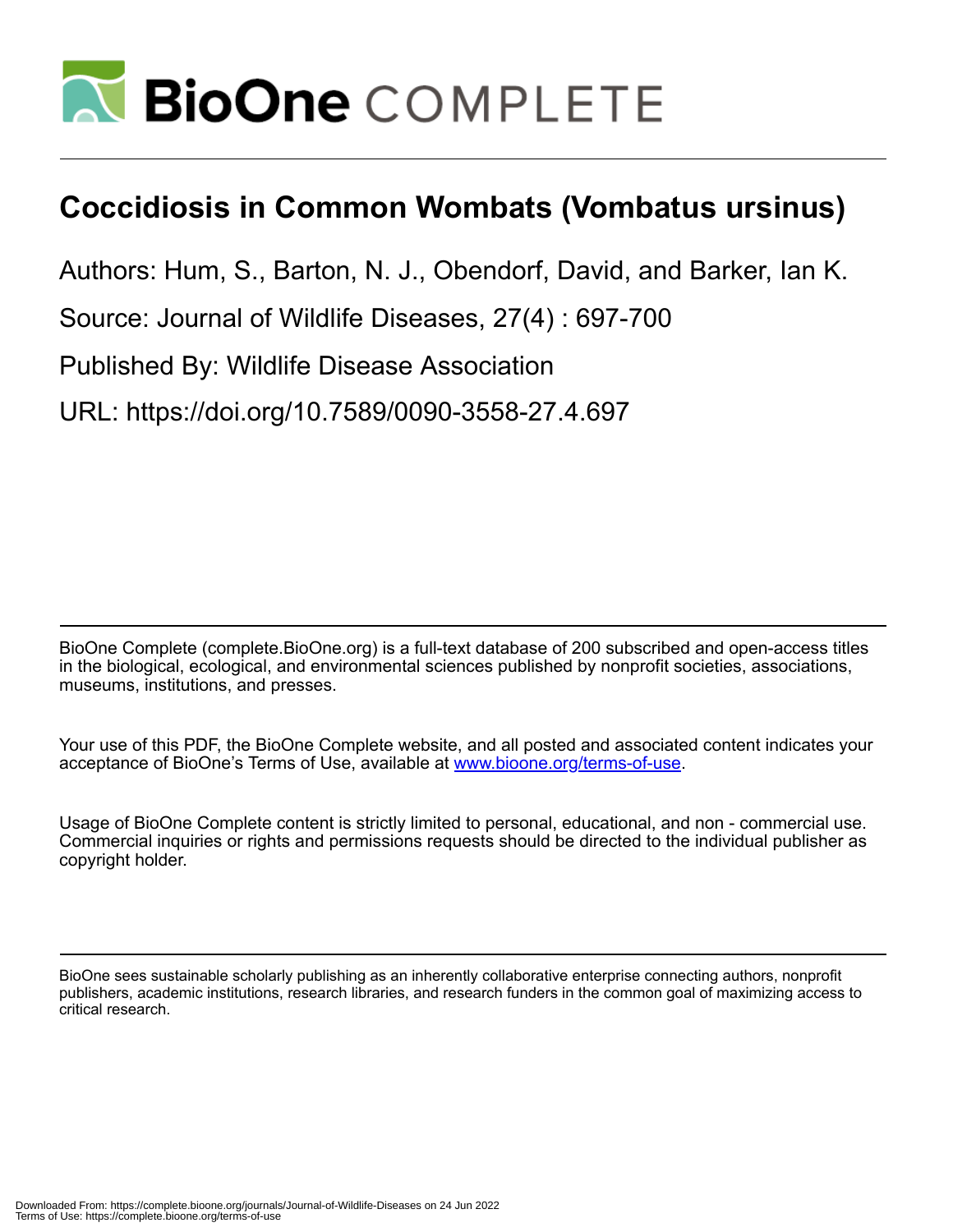## **Coccidiosis in Common Wombats** ( **Vombatus ursinus)**

**S. Hum,'2 N. J.** Barton,' **David** Obendorf,3 **and Ian K.** Barker,4 'Department of Agriculture and Rural Affairs, Regional Veterinary Laboratory, P.O. Box 483, Bairnsdale, Victoria 3875, Australia; <sup>2</sup> Department of Agriculture, Regional Veterinary Laboratory, Private Mail Bag, Armidale, New South Wales 2351, Australia; <sup>3</sup> Mount Pleasant Laboratories, Dept. of Primary Industry, P.O. Box 46, Kings Meadows, Tasmania 7249, Australia; <sup>4</sup> Department of Pathology, Ontario Veterinary College, University of Guelph, Guelph, Ontario, Canada N1G 2W1

**ABSTRACT:** *Eimeria arundell* is a widespread coccidian parasite of the common wombat ( *Vombatus ursinus),* and has been considered to be nonpathogenic. We describe disease in two captive juvenile wombats ascribed to infection with *E. arundeli.* One animal had diarrhea, the second had mucoid soft feces and lost weight oven several weeks prior to death. Masses of coccidial gametocytes in hypertrophic cells in the lamina propria distended villi, causing grossly visible raised pale thickened regions oven extensive areas of the mucosa of the small intestine in both animals. Neutrophils infiltrated affected **mucosa,** and there was an inflammatory exudate into the intestinal lumen in case one. In case two, neutrophils infiltrated the lamina propria of villi focally, crypts were distended by ne **crotic** debris, and epithelium on villi was extremely attenuated. No bacterial pathogens were isolated from lung and intestine in case one; case two was not cultured. Oocysts consistent with *E. arundeli* were present in large numbers in **flotations of** diarrheic feces in both cases.

*Key words:* Common wombat, *Vombatus ursinus,* coccidiosis, *Elmeria arundeli,* case ne **ports.**

*Eimeria arundeli* is an intestinal coc cidian of the common wombat *(Vombatus ursinus),* a large, burrowing, herbivorous Australian marsupial. Oocysts are encountered occasionally in fecal flotations, and endogenous stages may be found in the lamina propria of the intestinal mucosa of clinically normal, free-ranging, wild animals (Barker et a!., 1979; Presidente, 1982). Although the infection may be associated with mild chronic inflammation (Presidente, 1982) and hypertrophy of infected villi (Barker et a!., 1979), these authors did not observe diarrhea in infected animals and concluded that *E. arundeli* was of little pathogenic significance. Herein, we re port findings in two common wombats in which severe intestinal coccidiosis was the only demonstrable explanation for disease.

Case one was a 12-mo-old female found dead in a wildlife park in southeastern Victoria  $(37^{\circ}04'S, 149^{\circ}55'E)$ , following 2 days of slight diarrhea. At necropsy the animal was in good body condition, but was moderately dehydrated and had fecal staining of the perineum, indicating diarrhea. Apart from pulmonary congestion, gross abnormalities were confined to the intestine. A 1.4 m section of the proximal small intestine was markedly thickened, and the mu cosa had a reticular mottled appearance, caused by yellow-white areas raised above surrounding more normal mucosa, as observed in wombats with coccidial infection by Gilruth and Bull (1911) and Barker et al. (1979). The intestinal villi were so hypertrophic that they could be recognised with the naked eye, and they resembled the "thick grey fur" described by Gilruth and Bull (1911). Both small and large intestines contained brown mucoid liquid digesta.

Case two was a 9-mo-old female held in a wildlife park in northern Tasmania  $(41°23'S, 147°10'E)$ . The animal had suffered a gradual deterioration in body con dition over a 4 week period, and had soft mucoid feces which lacked the normal "brick" shape characteristic of wombats. It was euthanatized by barbiturate over dose (Euthatal®, May and Baker Australia, West Foostscray, Victoria 3012, Australia). At necropsy, significant findings were limited to the small intestine, in which gross lesions similar to those seen in case one, and involving the entire distal half of the small intestine, were present.

Brain and tissues from all major visceral organs were collected for histology from case one; from case two, major parenchy-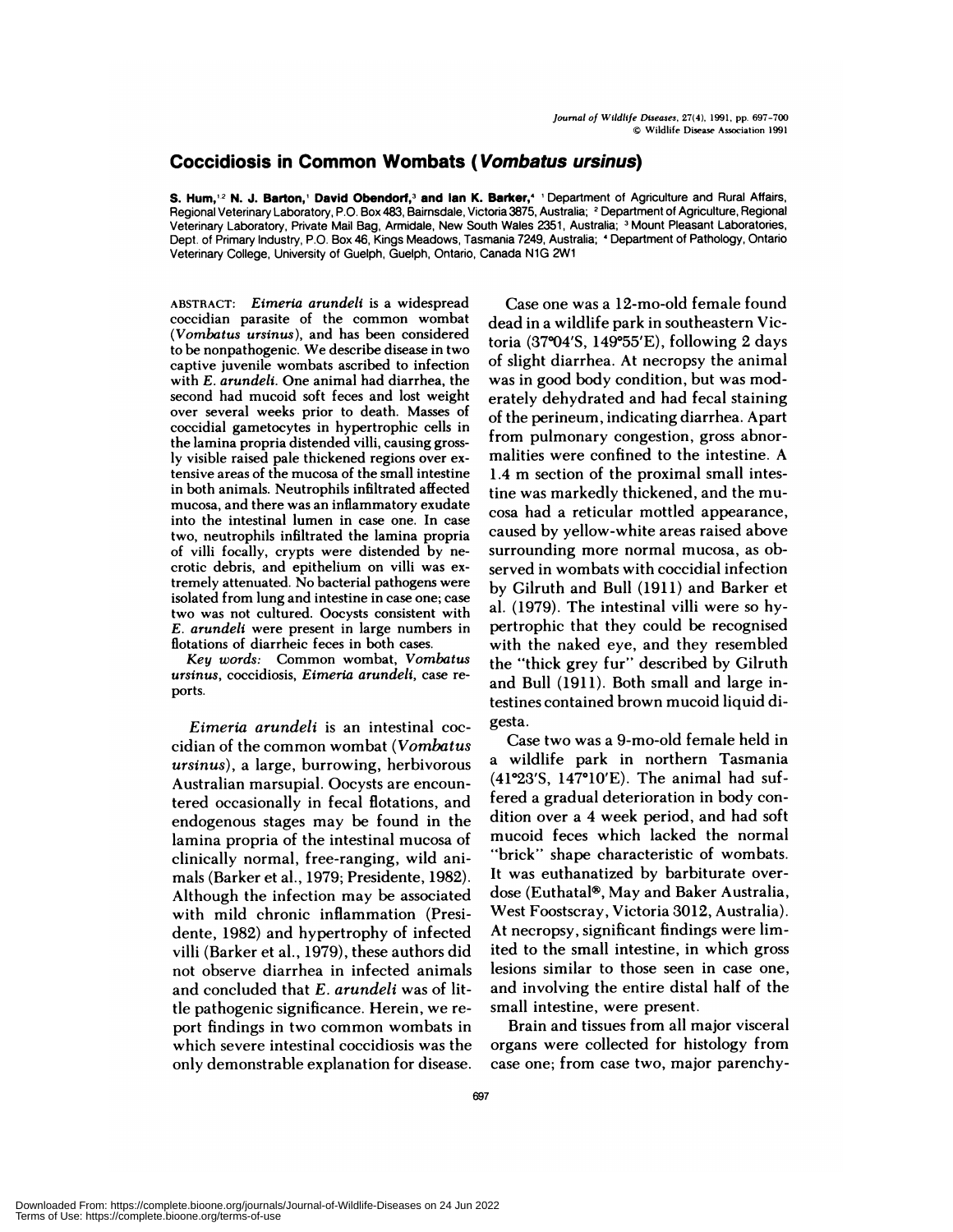

FIGURE 1. Hypertrophic villi in thickened small intestinal mucosa of a common wombat (case one) infected with massive numbers of gametocytes of *Eimeria arundeli.* Congested mucosal blood vessels (arrow).

matous organs and intestine were retained. These tissues were fixed in 10% neutral buffered formalin, embedded in paraffin, sectioned at 6  $\mu$ m and stained with hematoxylin and eosin. Tissue sections from case one have been deposited in the National Registry of Zoo Animal Pathology (Taronga Park Zoological Gardens, P.O. Box 20, Mosman, NSW 2066, Australia; accession number C 0086).

Moderate autolysis was evident in tissues from case one examined microscopically, but interpretation of lesions was still possible. The mucosa was congested, and the lamina propria from the muscularis mu cosae to the tips of villi was heavily parasitised by masses of coccidial gametocytes in hypertrophic host cells, resulting in thickening of the mucosa and distention and hypertrophy of villi (Fig. 1). Microgametocytes formed cysts up to  $190 \mu m$  in diameter, similar to those described by Barker et al. (1979). Macrogametes were recognized by the development of large deeply eosinophilic wall-forming bodies (Barker et a!., 1979). Nearly-mature oo cysts were observed only occasionally (Fig. 2). Crypts of Lieberkuhn deep in the mu cosa adjacent to the muscularis mucosae often were dilated, and lined by cuboida! or squamous epithelium, probably the re sult of compression by coccidial gametocytes in the more superficial lamina propria. Neutrophils and exfoliated epithelial cells were in the lumina of dilated crypts. The lamina propria of affected villi was edematous, with dilated lymphatics, and was infiltrated by moderate numbers of mononuclear cells, eosinophils and large numbers of neutrophils (Fig 2). In some sections, proteinaceous exudate containing neutrophils, epithelial cells and necrotic debris was present in the lumen of the small intestine.

Microscopic lesions in case two were fundamentally similar, but no neutrophilic exudate into the intestinal lumen was recognized. There was marked attenuation of epithelial cells on the surface of villi distended by coccidial gamonts.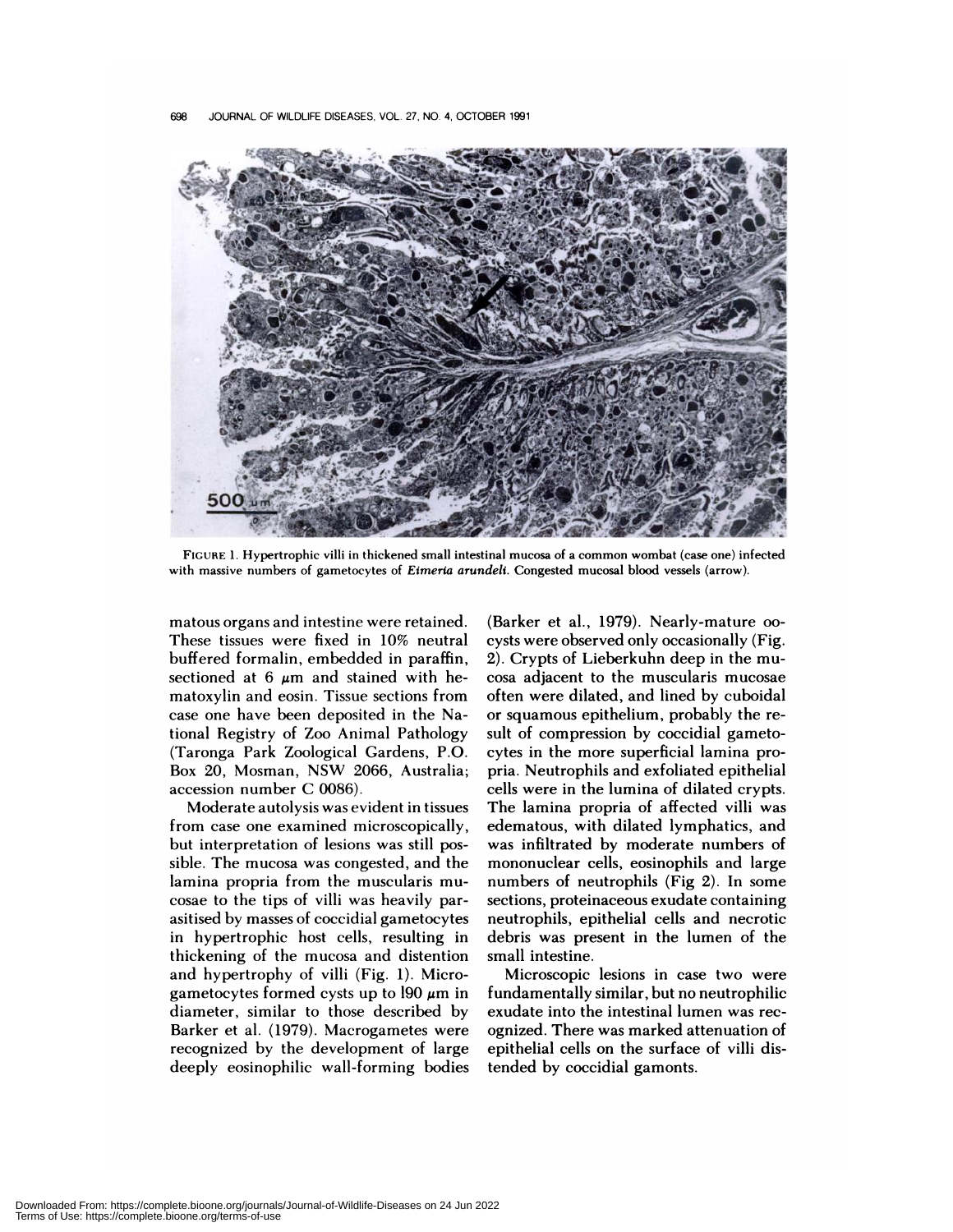

**FIGURE** 2.H&E. 2. **Microgametocytes** (Mi), macrogametes (Ma) and oocyst (0) of *Elmerla arundell* from **a common wombat.** The contents of the oocyst are missing (artefact). Fibrinopurulent exudate in the lamina propria of the mucosa above the oocyst. H&E.

In case one, scattered gametocytes were detected in the lamina propria of the colon, a location where they have not been observed previously. Schizonts are un known in this species (Barker et al., 1979) and a search for them in the gastrointestinal tract, liver and biliary epithelium of this animal was unrewarding. Sections of the lung were congested, and occasionally alveoli contained some proteinaceous fluid, and a few neutrophils. In both cases, lesions were not present in other tissues. Lymphoid involution in spenic white pulp was not marked.

No pathogenic bacteria were found on aerobic culture of the lung and portions of small and large intestines of case one. Selective culture for *Salmonella* sp. and *Yersinia* sp. was negative. Flotation of the liquid faeces collected from the distal colon of case one yielded 19,000 coccidia! 00 cysts  $/g$ ; case two had 50,000 coccidial oocysts/g of feces. The large, thick walled, brown oocysts were morphologically consistent with those of *Eimeria arundeli* (Barker et a!., 1979).

We conclude that coccidiosis was the cause of death in case one, on the basis of severe infection of the small intestine with *E. arundeli,* associated with neutrophil infiltrates into the lamina propria and exu dation into the lumen of the gut. The ab sence of a recognized bacterial pathogen supports this conclusion. The similarity of the lesions in case two suggests a similar diagnosis, though an exudative enteritis was not present. Cells on the surface of villi in affected intestine were essentially squamous, and malabsorption may have contributed to the chronic course of wasting and soft mucoid feces seen in this animal.

Coccidiosis is well recognised as a dis ease of immunologically compromised or naive animals, in many species. The cases reported here were juveniles held in wildlife parks occupied by older wombats. Wombats begin grazing at about 10 mo of age (Presidente, 1982), so infection prob